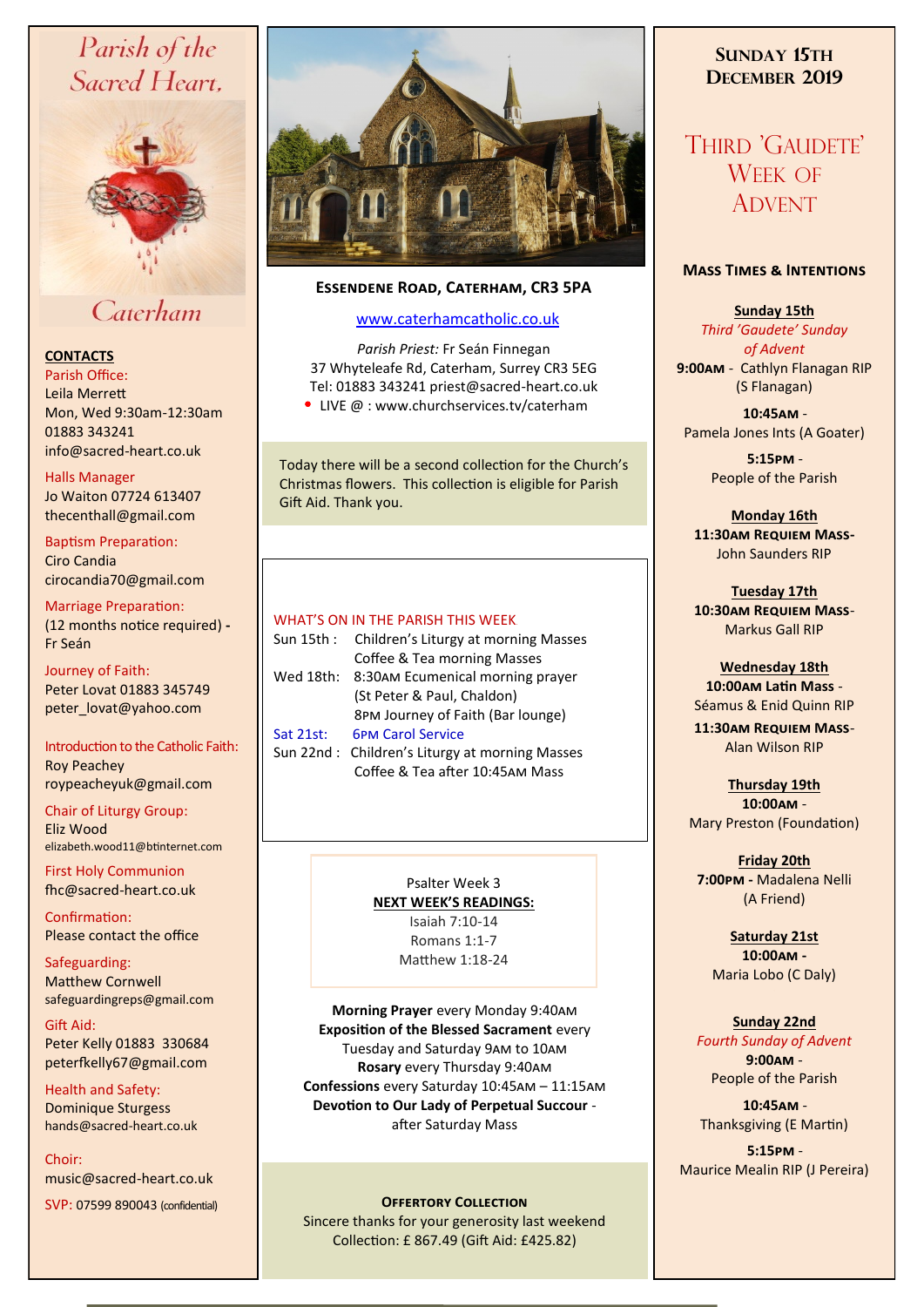# S A C R E D H E A R T C A R O L S E R V I C E



## **KNITTING FOR CHARITY**

**J o u r n e y o f F a i t h**

The SVP Knitting Group is inviting knitters of all levels to knit for charity. Details to follow. Save the Date - First Meeting on Monday 13th January 2020 - 2.00 pm in the Old Hall

Christmas is coming – and this week is the fourth week of Advent! If you haven't thought about the true meaning of Christmas, and, like the rest of us got caught up with arrangements, presents and panic – take time off

each day with purpose and power.

and come along and join the last session of our Advent course All welcome! 8.00p.m. Wednesday 18th December, in the Bar Lounge. Please Note: These weekly

meetings are for ALL parishioners. None of us are 'experts', so don't feel shy about coming along. It's a good opportunity to think about the readings before Mass and to join in a discussion about aspects of your faith.

#### **A D V E N T I N THE S H O P**

Advent Extra has a short reflection for each day and interesting articles for just £1.50. Celebration - a lively preparation for Christmas with lovely activities for only £1. Did you know you can have Fairtrade Chocolate Crackers? Come and see! We have a wonderful selection of Christmas gifts (calendars, notebooks, tea towels etc) available to purchase including beautiful books for example: Soul Fuel: A Daily Devotional by Bear Grylls - For the first time, in this open, brave and honest book, Bear reveals the inspiration that helps him to stand strong and find peace each day. These daily readings - exploring themes of friendships, failure, courage, risk, and much more - show us all how to face

'Be brave. Embrace faith wherever you may find it. You have nothing to lose and everything to gain.' -

**M o t h e r s P r a y e r s t a l k** 

"Nothing is impossible for God – there is hope for your children" Save the Date – Saturday 8th February 2020 – 2.00 p.m.



**B a p t i s m s**

Gracen Robertson-Kearns will be Baptised here next weekend. Please keep him in your prayers.

 Please remember the Souls of Philomena Dooris (known as Mena), John Saunders RIP whose funeral will be held here on Monday 16th December at 11:30am, Markus Gall RIP whose funeral will be held here on Tuesday 17th December at 10:30am and Alan Wilson RIP whose funeral will be held here on Wednesday 18th December at 11:30am . May their souls rest in peace.

#### **Your Prayers are requested for the following people who are ill or housebound**:

 $\gg$  Jane Hill; Jimmy Mullen; Eileen, Mel & Rose Lattimore; Bryan Smith; John Gilford; Tabitha Harrison; Joe Kelly; Charmaine Wise; Breda Sharpe; Richard Sowa; Val Williams; Emma Newton; Charley Lunn; Ursula Koh; Riche Ahearne; Enny Martin; Tony McCoy; Fr John Hartley; Yvonne Perera; Rosalind Bearcroft, Maribel Chambers, Patricia Howlett, Sue Myers & Gloria Conway.





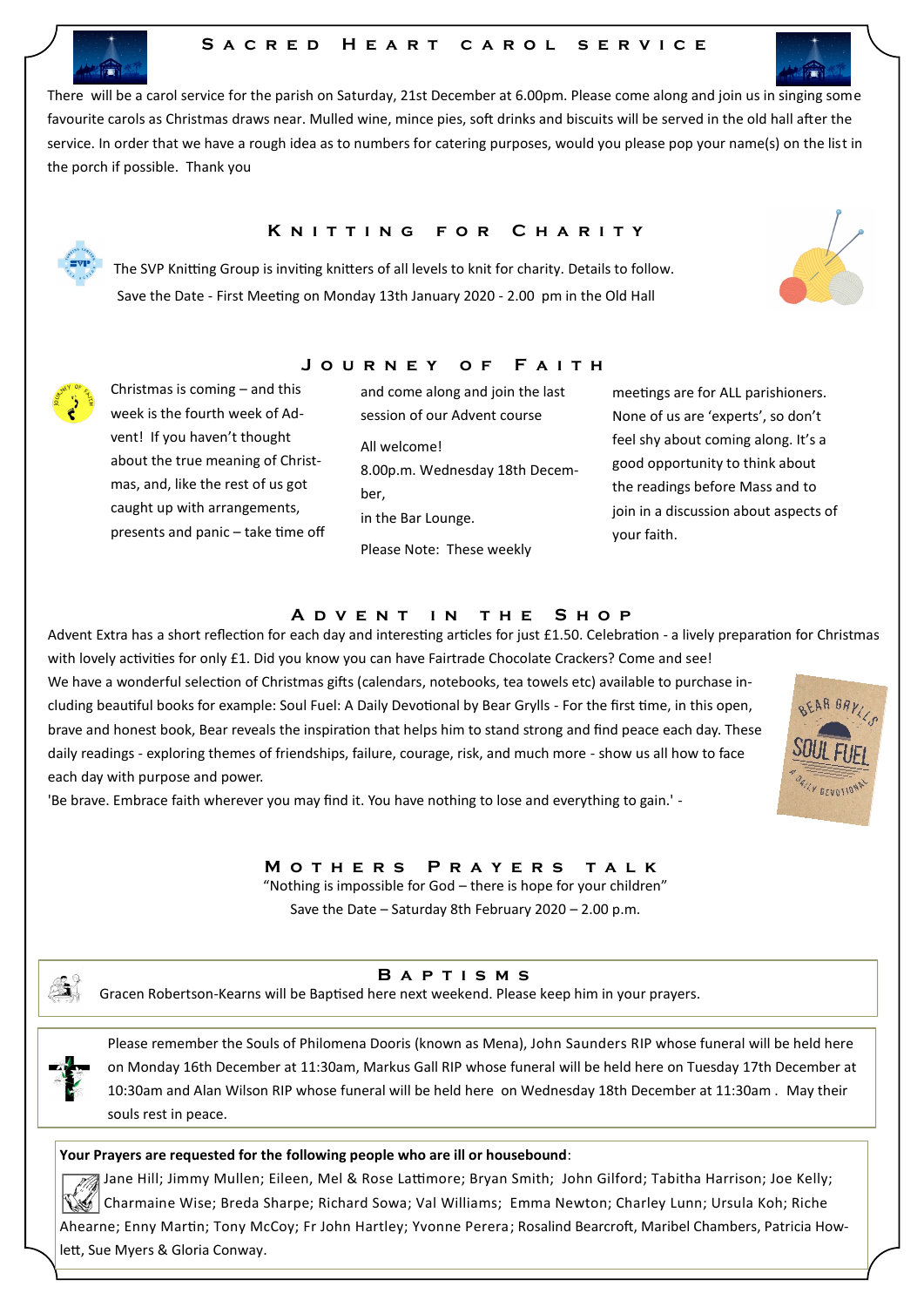## **C a t e r h a m C h u r c h e s T o g e t h e r - C h r i s t m a s d a y L u n c h**

Christmas Day Lunch at the Westway Centre, 25 Chaldon Road, Caterham on the Hill (previously known as the Douglas Brunton Centre )

Will you or someone you know be without company on Christmas Day? If so, why not enjoy a delicious Community Christmas Lunch? You are warmly invited to celebrate the joy of Christmas with others at the Westway Centre. Transport can be provided. If you would like to come please complete one of the slips which will be alongside the little box in the church porch, and post the slip in the box. You are welcome to bring a partner, friend or carer with you.

#### C H R I S T M A S D A Y L U N C H **r e q u e s t f o r v o l u n t e e r s**

Each year the Churches in Caterham organise a Christmas Day lunch for those who might otherwise be alone. This is held at the Westway Centre, 25 Chaldon Road. The day has many different aspects, that come together to create a good time for our guests. You can be part of the team that creates something special. Volunteers are needed to help set up first thing in the morning, arrange the tables, help in the kitchen, welcome people as they arrive, be a table host over lunch, socialise after lunch, clear away at the end of the day, pick people up and drop them home in your car (need fully comprehensive insurance).

Come and share Christmas with others – whether that's for a couple of hours or the whole day. Everyone has different reasons for volunteering, but the contribution you "gift" can make a huge difference in someone else's life.

Interested? Please email Andy Parr on andy@caterhamhill.co.uk for further details.

## **NEW YEAR LUNCH S a t u r d a y 1 1 t h J a n u a r y 2 0 2 0**

A New Years lunch celebration for senior Parishioners will be held in the Centenary Hall on Saturday 11th January 2020 at 12:30pm. If you would like to join this event please collect a form from the porch, complete and return the slip to the Parish Office by 20th December 2019.

# **T a b l e C l o t h e s**

We are missing two of our parish table cloths, if you kindly took these home to wash, please could you return them as soon as possible. Thank you.

# **C o f f e e & T e a R o t a**

We are looking for additional helpers to do the Tea/Coffee after the Sunday 10.45 Mass. A chance to get to know the parishioners! Only required every two months. Please contact Mark on 0773 6750085 or Sue on sue.fanthome@gmail.com.



# **G L O B A L H E A L I N G**

Try to avoid Christmas Crackers with lots of plastic toys - try Fairtrade crackers (available in the parish shop) or homemade Christmas Crackers.



# **V a c a n c i e s**

application pack please email head@margaretroper.croydon.sc h.uk Applications may be sent by email or to our postal address. Alternatively, please download the job description and an application form from the vacancies

section of our school website. Application deadline midday, Wednesday 18th December 2019. Interviews to take place ASAP thereafter.